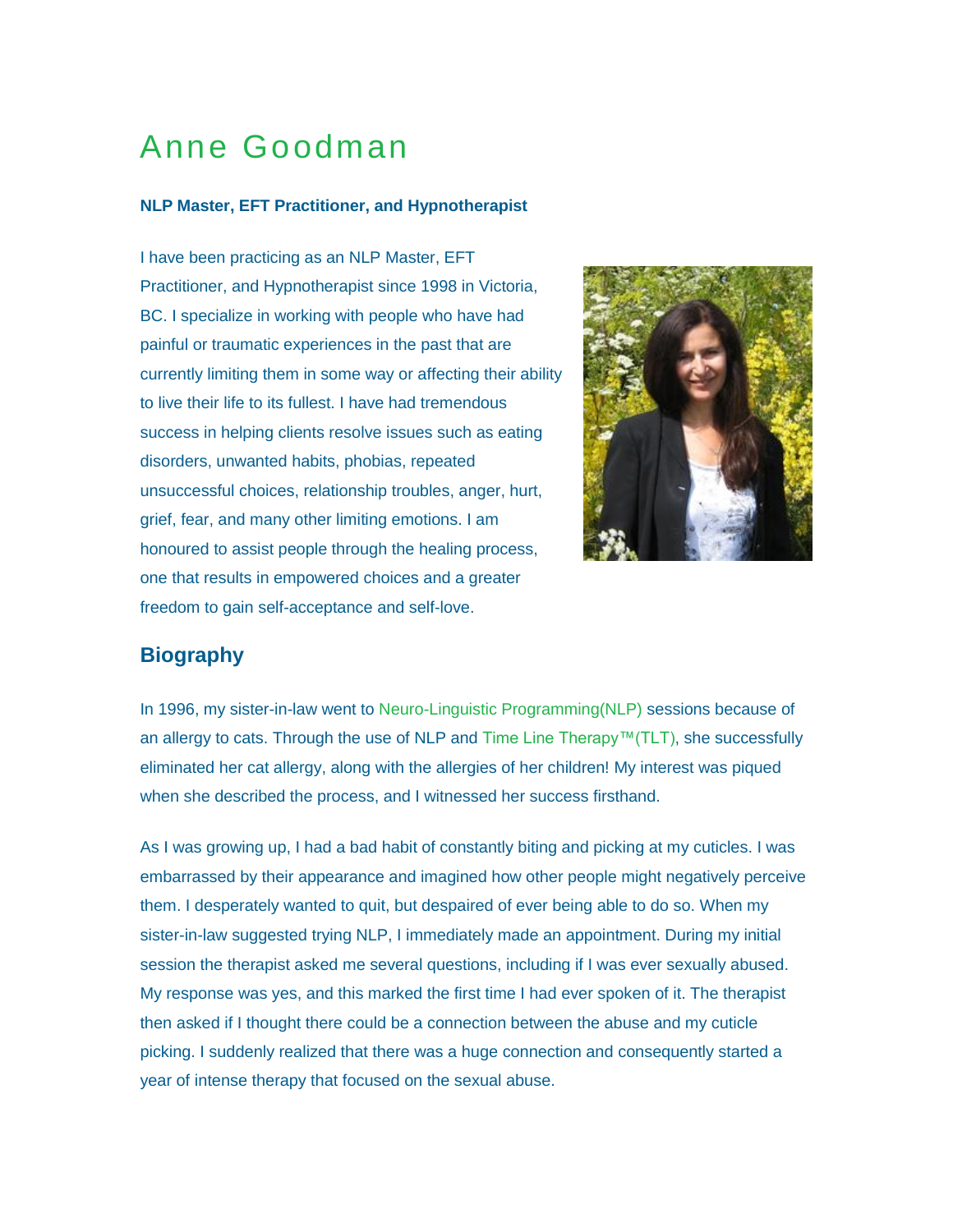It was a pivotal experience and had such a huge impact on the way I live my life. As a result, my life became much better and brighter. The timing was absolutely crucial as well, because my daughter was quite young at the time and I truly wanted to be a good mother. Clearing up all this "stuff" from the past helped me immensely. I was able to behave in ways that I knew were right, instead of always reacting out of old, unresolved trauma. This new way of being felt so good that I decided to pursue a career as a therapist so I could help others heal their own past trauma and move forward.

## **Training and Experience**

Over a period of a year and a half, I trained at Progressive Edge Plus in Victoria, BC, to become an NLP Master and started my therapy practice. This training also included a Diploma in [Hypnotherapy\(](http://members.shaw.ca/electricmouse/empoweredchoices/hypnotherapy.htm)DH) and a Time Line Therapy™ certification, and subsequently, I became an NLP Master in 1998.

For the first few years of my practice, I did a lot of TLT™ with clients. TLT™ is a very specific method for helping a client go back in time to find and clear root causes of negative emotions and limiting beliefs. TLT™ is extremely effective and I was delighted with the results my clients experienced.

In 2002, I became involved with a group of hypnotists in Victoria, and we periodically presented evenings of hypnosis for groups of over 120 people. These presentations were a simple introduction to hypnosis, and we also held group trances for general topics, such as health, well-being, learning, relaxation, etc.

It was through this group of hypnotists that I was first introduced to [Emotional Freedom](http://members.shaw.ca/electricmouse/empoweredchoices/eft.htm)  [Technique \(EFT\).](http://members.shaw.ca/electricmouse/empoweredchoices/eft.htm) The types of modalities I used at that time are known as "fast therapies." However, I was absolutely amazed when I discovered how incredibly quickly and cleanly EFT worked!

#### **Emotional Freedom Technique**

EFT was developed by Gary Craig and is based on using the same meridians of energy flow in the body that are used in acupuncture and Traditional Chinese Medicine (TCM). The theory behind EFT is that if a blockage exists in the energy flow in the body, the result is a negative emotion that can lead to physical symptoms. "Tapping" on these meridians assists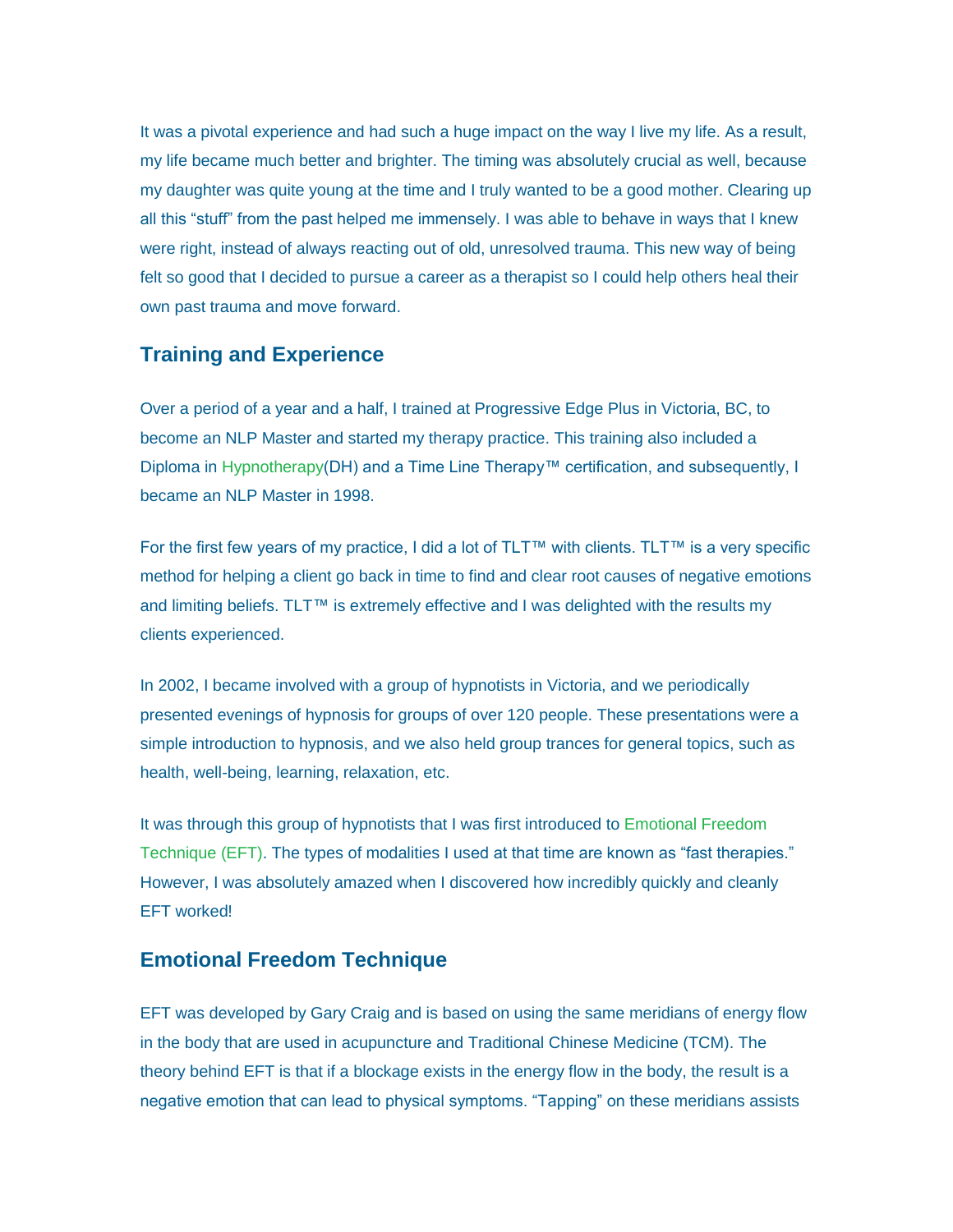in removing these energy blockages. EFT is also based on the premise that mind, body, and spirit are all connected and that a "dis-ease" in one area will have a connection to another.

The first time I used EFT was for a sore hand I was experiencing during one of our hypnosis gatherings and the pain subsided immediately. I perused Gary Craig's extensive website[,www.emofree.com,](http://www.emofree.com/) and found that people were using it on EVERYTHING. Like many people I had a fear of public speaking, which surfaced during the hypnosis meetings, so I decided to try EFT and, miraculously, my fear disappeared! I became completely comfortable speaking in public and was inspired to practice this amazing technique. During the next year, I studied all of Gary Craig's training CDs and attended a training workshop led by him in Bellingham, Washington, on how to use EFT for serious illnesses.

I immediately began using EFT in conjunction with hypnotherapy and NLP strategies (such as parts integrations and object imagery). The results were almost instantaneous and I made faster and better progress with my clients. I also continued to use EFT for my own personal work. Throughout the course of my practice, I have found that EFT is extremely effective in healing deep issues such as childhood trauma and abuse. I have even used EFT during hypnotic past life regressions and inner child work, all with remarkably rapid results.

From Gary Craig's website, it is interesting to note that many EFT Practitioners originally come from the NLP community. Undoubtedly, NLP communication, analysis, and linguistic skills enable EFT to be delivered in a very effective and elegant fashion. An NLP background facilitates the process of detection necessary to find the root cause of an issue and since NLP offers so many strategies for healing, I find that combining many of these strategies with EFT expedites the healing process considerably.

## **Other Training**

I am always interested in expanding my existing repertoire of therapies and attend related workshops in order to better assist my clients. In April 2008, I took a course in Past Life Regression with Mary Lee LeBay. I am particularly excited about this type of work because it has allowed me to discover an entirely new therapy with which to help my clients heal and disconnect from the negativity in their lives.

I've also completed many hours of continuing education such as a 2012 Mind Bending Language Hypnosis training in Toronto, a 2014 Conversational Hypnosis training in San